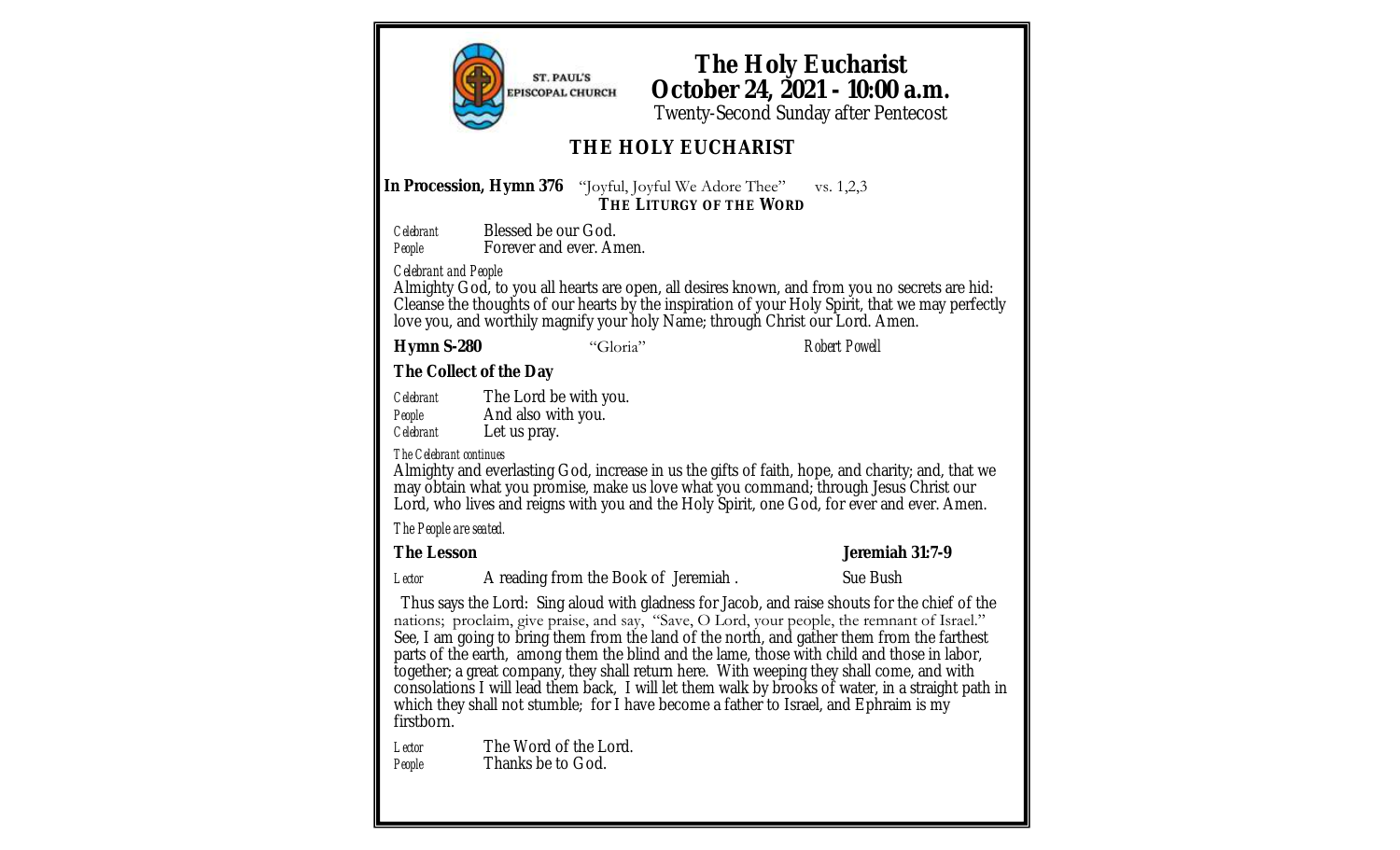| Psalm 126                                                                                                                                                                                                                                                                                                                                                                                                                                                                                                                                                                                                                                                                                                                                                                                                                                                                     |                                                                                           |                                            |  |                                        |  |  |
|-------------------------------------------------------------------------------------------------------------------------------------------------------------------------------------------------------------------------------------------------------------------------------------------------------------------------------------------------------------------------------------------------------------------------------------------------------------------------------------------------------------------------------------------------------------------------------------------------------------------------------------------------------------------------------------------------------------------------------------------------------------------------------------------------------------------------------------------------------------------------------|-------------------------------------------------------------------------------------------|--------------------------------------------|--|----------------------------------------|--|--|
| When the Lord restored the fortunes of Zion,                                                                                                                                                                                                                                                                                                                                                                                                                                                                                                                                                                                                                                                                                                                                                                                                                                  |                                                                                           |                                            |  |                                        |  |  |
|                                                                                                                                                                                                                                                                                                                                                                                                                                                                                                                                                                                                                                                                                                                                                                                                                                                                               | then were we like those who dream.                                                        |                                            |  |                                        |  |  |
|                                                                                                                                                                                                                                                                                                                                                                                                                                                                                                                                                                                                                                                                                                                                                                                                                                                                               | Then was our mouth filled with laughter,<br>and our tongue with shouts of joy.            |                                            |  |                                        |  |  |
|                                                                                                                                                                                                                                                                                                                                                                                                                                                                                                                                                                                                                                                                                                                                                                                                                                                                               | Then they said among the nations,                                                         |                                            |  |                                        |  |  |
|                                                                                                                                                                                                                                                                                                                                                                                                                                                                                                                                                                                                                                                                                                                                                                                                                                                                               | "The Lord has done great things for them."                                                |                                            |  |                                        |  |  |
| The Lord has done great things for us,                                                                                                                                                                                                                                                                                                                                                                                                                                                                                                                                                                                                                                                                                                                                                                                                                                        |                                                                                           |                                            |  |                                        |  |  |
| and we are glad indeed.<br>Restore our fortunes, O Lord,                                                                                                                                                                                                                                                                                                                                                                                                                                                                                                                                                                                                                                                                                                                                                                                                                      |                                                                                           |                                            |  |                                        |  |  |
| like the watercourses of the Negev.                                                                                                                                                                                                                                                                                                                                                                                                                                                                                                                                                                                                                                                                                                                                                                                                                                           |                                                                                           |                                            |  |                                        |  |  |
| Those who sowed with tears                                                                                                                                                                                                                                                                                                                                                                                                                                                                                                                                                                                                                                                                                                                                                                                                                                                    |                                                                                           |                                            |  |                                        |  |  |
| will reap with songs of joy.<br>Those who go out weeping, carrying the seed,                                                                                                                                                                                                                                                                                                                                                                                                                                                                                                                                                                                                                                                                                                                                                                                                  |                                                                                           |                                            |  |                                        |  |  |
| will come again with joy, shouldering their sheaves.                                                                                                                                                                                                                                                                                                                                                                                                                                                                                                                                                                                                                                                                                                                                                                                                                          |                                                                                           |                                            |  |                                        |  |  |
|                                                                                                                                                                                                                                                                                                                                                                                                                                                                                                                                                                                                                                                                                                                                                                                                                                                                               |                                                                                           |                                            |  |                                        |  |  |
| The Epistle<br>Lector                                                                                                                                                                                                                                                                                                                                                                                                                                                                                                                                                                                                                                                                                                                                                                                                                                                         |                                                                                           | A reading from the Book of Hebrews.        |  | Hebrews 7: 23 - 28<br>Merilyn Kaufmann |  |  |
|                                                                                                                                                                                                                                                                                                                                                                                                                                                                                                                                                                                                                                                                                                                                                                                                                                                                               |                                                                                           |                                            |  |                                        |  |  |
| The former priests were many in number, because they were prevented by death from continuing<br>in office; but Jesus holds his priesthood permanently, because he continues forever. Consequently<br>he is able for all time to save those who approach God through him, since he always lives to make<br>intercession for them. For it was fitting that we should have such a high priest, holy, blameless,<br>undefiled, separated from sinners, and exalted above the heavens. Unlike the other high priests, he<br>has no need to offer sacrifices day after day, first for his own sins, and then for those of the people;<br>this he did once for all when he offered himself. For the law appoints as high priests those who are<br>subject to weakness, but the word of the oath, which came later than the law, appoints a Son who<br>has been made perfect forever. |                                                                                           |                                            |  |                                        |  |  |
|                                                                                                                                                                                                                                                                                                                                                                                                                                                                                                                                                                                                                                                                                                                                                                                                                                                                               |                                                                                           | Sequence Hymn 671 " Amazing Grace"         |  | vs. 1,2. After The Gospel: verse 3     |  |  |
| Lector<br>People                                                                                                                                                                                                                                                                                                                                                                                                                                                                                                                                                                                                                                                                                                                                                                                                                                                              |                                                                                           | The Word of the Lord.<br>Thanks be to God. |  |                                        |  |  |
| The Gospel                                                                                                                                                                                                                                                                                                                                                                                                                                                                                                                                                                                                                                                                                                                                                                                                                                                                    | Mark 10:46 - 52                                                                           |                                            |  |                                        |  |  |
| Gospeler<br>People                                                                                                                                                                                                                                                                                                                                                                                                                                                                                                                                                                                                                                                                                                                                                                                                                                                            | The Holy Gospel of our Lord Jesus Christ according to Mark.<br>Glory to you, Lord Christ. |                                            |  |                                        |  |  |
| Jesus and his disciples came to Jericho. As he and his disciples and a large crowd were leaving<br>Jericho, Bartimaeus son of Timaeus, a blind beggar, was sitting by the roadside. When he heard<br>that it was Jesus of Nazareth, he began to shout out and say, "Jesus, Son of David, have mercy                                                                                                                                                                                                                                                                                                                                                                                                                                                                                                                                                                           |                                                                                           |                                            |  |                                        |  |  |

2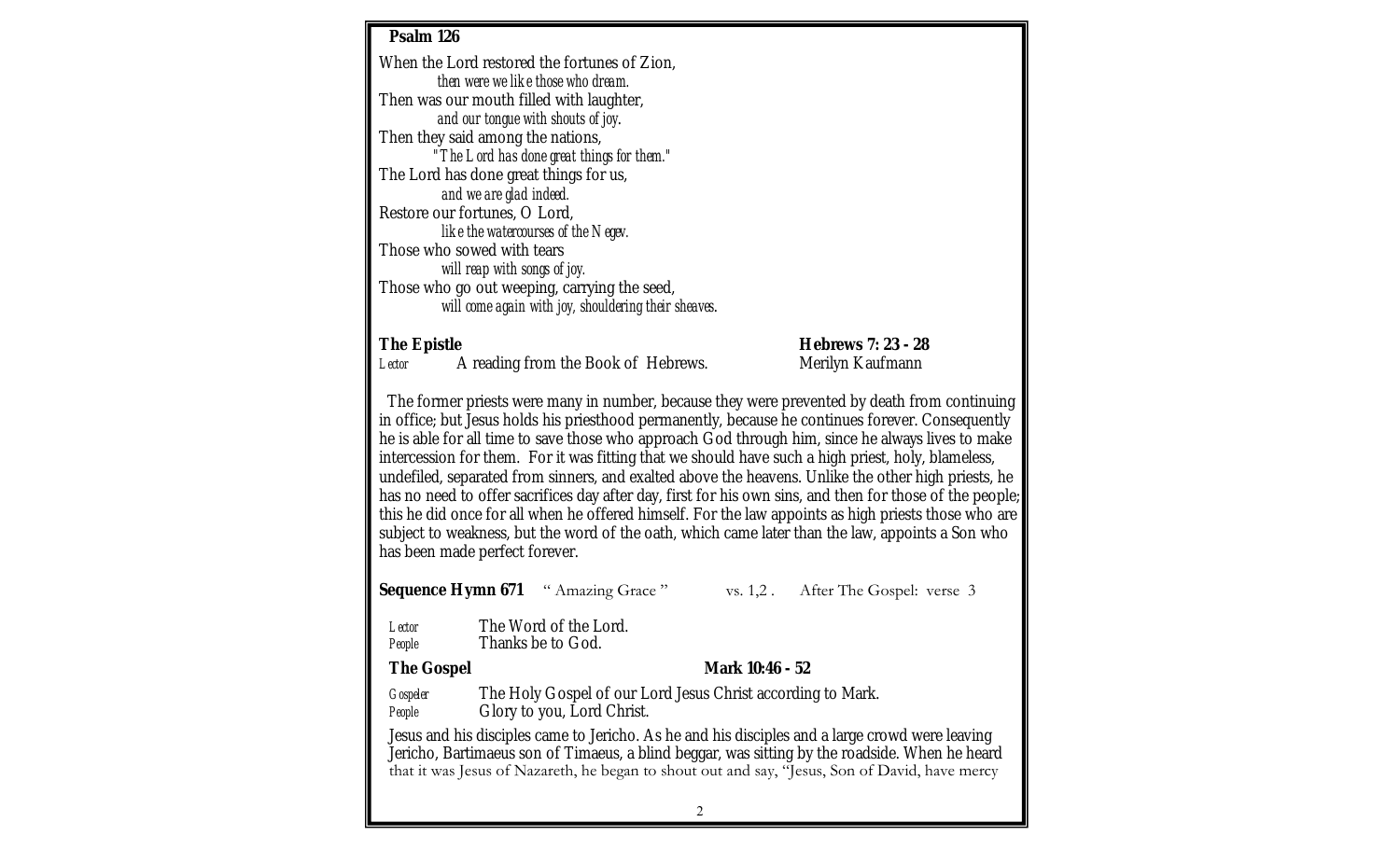on me!" Many sternly ordered him to be quiet, but he cried out even more loudly, "Son of David, have mercy on me!" Jesus stood still and said, "Call him here." And they called the blind man, saying to him, "Take heart; get up, he is calling you." So throwing off his cloak, he sprang up and came to Jesus. Then Jesus said to him, "What do you want me to do for you?" The blind man said to him, "My teacher, let me see again." Jesus said to him, "Go; your faith has made you well." Immediately he regained his sight and followed him on the way.

*Gospeler* The Gospel of the Lord. People Praise to you, Lord Christ.

**The Sermon The Reverend Canon Raja Zabaneh**

**The Nicene Creed**

*The Celebrant and People say*

We believe in one God, the Father, the Almighty, maker of heaven and earth, of all that is, seen and unseen. We believe in one Lord, Jesus Christ, the only Son of God, eternally begotten of the Father, God from God, Light from Light, true God from true God, begotten, not made, of one Being with the Father. Through him all things were made. For us and for our salvation he came down from heaven: by the power of the Holy Spirit he became incarnate from the Virgin Mary, and was made man. For our sake he was crucified under Pontius Pilate; he suffered death and was buried. On the third day he rose again in accordance with the Scriptures; he ascended into heaven and is seated at the right hand of the Father. He will come again in glory to judge the living and the dead, and his kingdom will have no end. We believe in the Holy Spirit, the Lord, the giver of life, who proceeds from the Father and the Son. With the Father and the Son he is worshiped and glorified. He has spoken through the Prophets. We believe in one holy catholic and apostolic Church. We acknowledge one baptism for the forgiveness of sins. We look for the resurrection of the dead, and the life of the world to come. Amen.

The Prayers of the People **Container and Containers** Gloria Zittrauer

With all our heart and with all our mind, let us pray to the Lord, saying " *Lord, have mercy*".

For the peace of the world, for the welfare of the Holy Church of God, and for the unity of all peoples, let us pray to the Lord. **Lord, have mercy** 

For our John our Bishop, Raja our Priest and for all the clergy and people, let us pray to the Lord. **Lord, have mercy.** 

For our President, for the leaders of the nations, and for all in authority, let us pray to the Lord. **Lord, have mercy.** 

For the city of Jacksonville for every city and community, and for those who live in them, let us pray to the Lord. Lord, have mercy. Lord, have mercy.

For the poor and the oppressed, for the unemployed and the destitute, for prisoners and captives, and for all who remember and care for them, let us pray to the Lord. **Lord, have mercy.** 

For all who have died in the hope of the resurrection, and for all the departed, let us pray to the Lord. **Lord, have mercy.**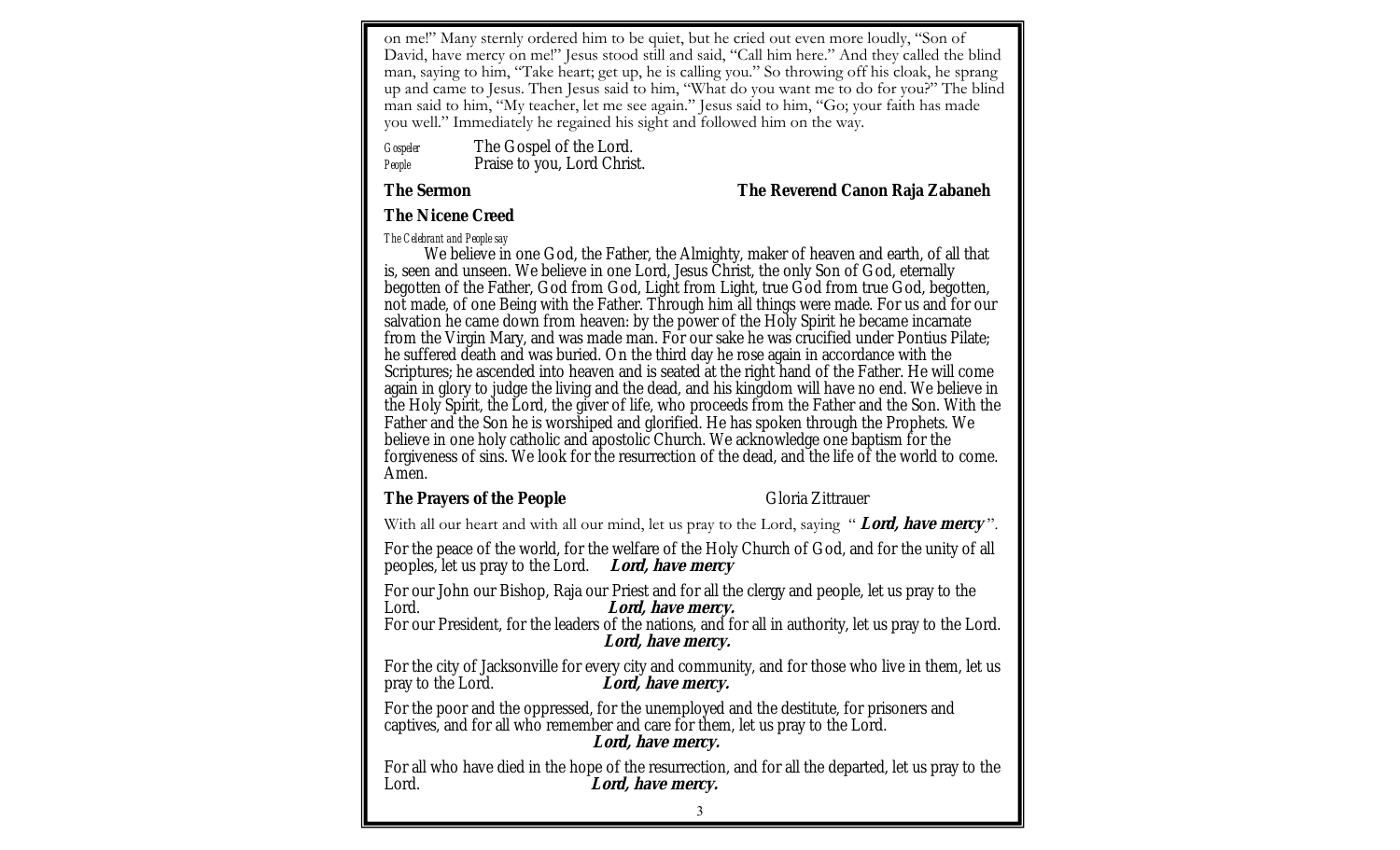| Defend us, deliver us, and in thy compassion protect us, O Lord, by thy grace.<br>Lord, have mercy                                                                                                                                                                                                                                                                                                                                                                |  |  |  |  |  |  |
|-------------------------------------------------------------------------------------------------------------------------------------------------------------------------------------------------------------------------------------------------------------------------------------------------------------------------------------------------------------------------------------------------------------------------------------------------------------------|--|--|--|--|--|--|
| The Confession of Sin                                                                                                                                                                                                                                                                                                                                                                                                                                             |  |  |  |  |  |  |
| The People kneel. The Celebrant says<br>Let us confess our sins against God and our neighbor.                                                                                                                                                                                                                                                                                                                                                                     |  |  |  |  |  |  |
| Celebrant and People                                                                                                                                                                                                                                                                                                                                                                                                                                              |  |  |  |  |  |  |
| Most merciful God, we confess that we have sinned against you in thought, word, and deed, by<br>what we have done, and by what we have left undone. We have not loved you with our whole<br>heart; we have not loved our neighbors as ourselves. We are truly sorry and we humbly repent.<br>For the sake of your Son Jesus Christ, have mercy on us and forgive us; that we may delight in<br>your will, and walk in your ways, to the glory of your Name. Amen. |  |  |  |  |  |  |
| The Celebrant continues<br>Almighty God have mercy on you, forgive you all your sins through our Lord Jesus Christ,<br>strengthen you in all goodness, and by the power of the Holy Spirit keep you in eternal life.<br>Amen.                                                                                                                                                                                                                                     |  |  |  |  |  |  |
| The Peace                                                                                                                                                                                                                                                                                                                                                                                                                                                         |  |  |  |  |  |  |
| The People stand.                                                                                                                                                                                                                                                                                                                                                                                                                                                 |  |  |  |  |  |  |
| Celebrant The peace of the Lord be always with you.<br>And also with you.<br>People                                                                                                                                                                                                                                                                                                                                                                               |  |  |  |  |  |  |
| Welcome and Announcements                                                                                                                                                                                                                                                                                                                                                                                                                                         |  |  |  |  |  |  |
| Offertory Hymn<br>Blind Man                                                                                                                                                                                                                                                                                                                                                                                                                                       |  |  |  |  |  |  |
| THE HOLY COMMUNION                                                                                                                                                                                                                                                                                                                                                                                                                                                |  |  |  |  |  |  |
| The Great Thanksgiving<br>Eucharist Prayer A, BCP Page 361                                                                                                                                                                                                                                                                                                                                                                                                        |  |  |  |  |  |  |
| The Lord be with you.<br>Celebrant<br>And also with you.<br>People<br>Lift up your hearts.<br>Celebrant<br>We lift them to the Lord.<br>People<br>Let us give thanks to the Lord our God.<br>Celebrant<br>It is right to give him thanks and praise.<br>People                                                                                                                                                                                                    |  |  |  |  |  |  |
| It is right, and a good and joyful thing, always and everywhere to give thanks to you, Father<br>Almighty, Creator of heaven and earth.                                                                                                                                                                                                                                                                                                                           |  |  |  |  |  |  |
| For by water and the Holy Spirit you have made us a new people in Jesus Christ our Lord, to<br>show forth your glory in all the world.                                                                                                                                                                                                                                                                                                                            |  |  |  |  |  |  |
| Therefore we praise you, joining our voices with Angels and Archangels and with all the<br>company of heaven, who for ever sing this hymn to proclaim the glory of your Name:                                                                                                                                                                                                                                                                                     |  |  |  |  |  |  |
|                                                                                                                                                                                                                                                                                                                                                                                                                                                                   |  |  |  |  |  |  |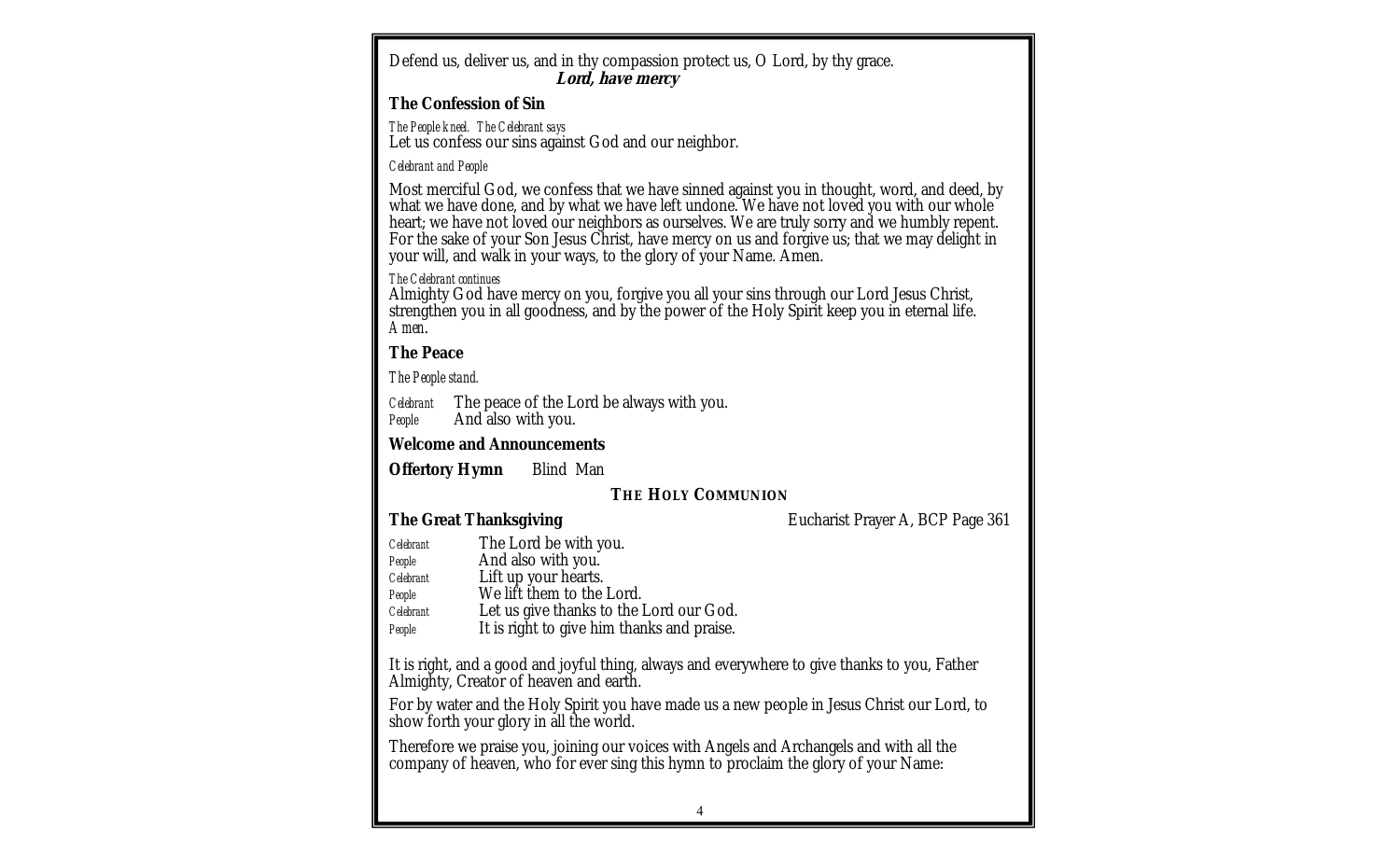*The Celebrant and People sing* Sanctus **Exercise Sanctus** Hymnal S-125 Richard Proulx

*The People stand or kneel.*

*Breaking of the Bread*

Holy and gracious Father: In your infinite love you made us for yourself, and, when we had fallen into sin and become subject to evil and death, you, in your mercy, sent Jesus Christ, your only and eternal Son, to share our human nature, to live and die as one of us, to reconcile us to you, the God and Father of all.

He stretched out his arms upon the cross, and offered himself, in obedience to your will, a perfect sacrifice for the whole world.

*At the following words concerning the bread, the Celebrant is to hold it or lay a hand upon it; and at the words concerning the cup, to hold or place a hand upon the cup and any other vessel containing wine to be consecrated.*

On the night he was handed over to suffering and death, our Lord Jesus Christ took bread; and when he had given thanks to you, he broke it, and gave it to his disciples, and said, "Take, eat: This is my Body, which is given for you. Do this for the remembrance of me."

After supper he took the cup of wine; and when he had given thanks, he gave it to them, and said, "Drink this, all of you: This is my Blood of the new Covenant, which is shed for you and for many for the forgiveness of sins. Whenever you drink it, do this for the remembrance of me."

Therefore we proclaim the mystery of faith:

*Christ has died…..Christ is Risen…. Christ will Come again*

We celebrate the memorial of our redemption, O Father, in this sacrifice of praise and thanksgiving. Recalling his death, resurrection, and ascension, we offer you these gifts.

Sanctify them by your Holy Spirit to be for your people the Body and Blood of your Son, the holy food and drink of new and unending life in him. Sanctify us also that we may faithfully receive this holy Sacrament, and serve you in unity, constancy, and peace; and at the last day bring us with all your saints into the joy of your eternal kingdom.

All this we ask through your Son Jesus Christ: By him, and with him, and in him, in the unity of the Holy Spirit all honor and glory is yours, Almighty Father, now and for ever. *AMEN.*

And now, as our Savior Christ has taught us, we are bold to say: THE LORD'S PRAYER

*The Celebrant continues*

The gifts of God for the People of God.

## **Please join us at God's table.**

*All baptized people are welcome to receive communion. Everyone is welcome to come to the altar for a blessing. If you would like a blessing, please fold your arms across your chest. You are also invited to receive prayers and anointing with holy oil in one of our transept chapels (Ascension to the south, and Holy Communion to the north) where anointers wait to pray with you.*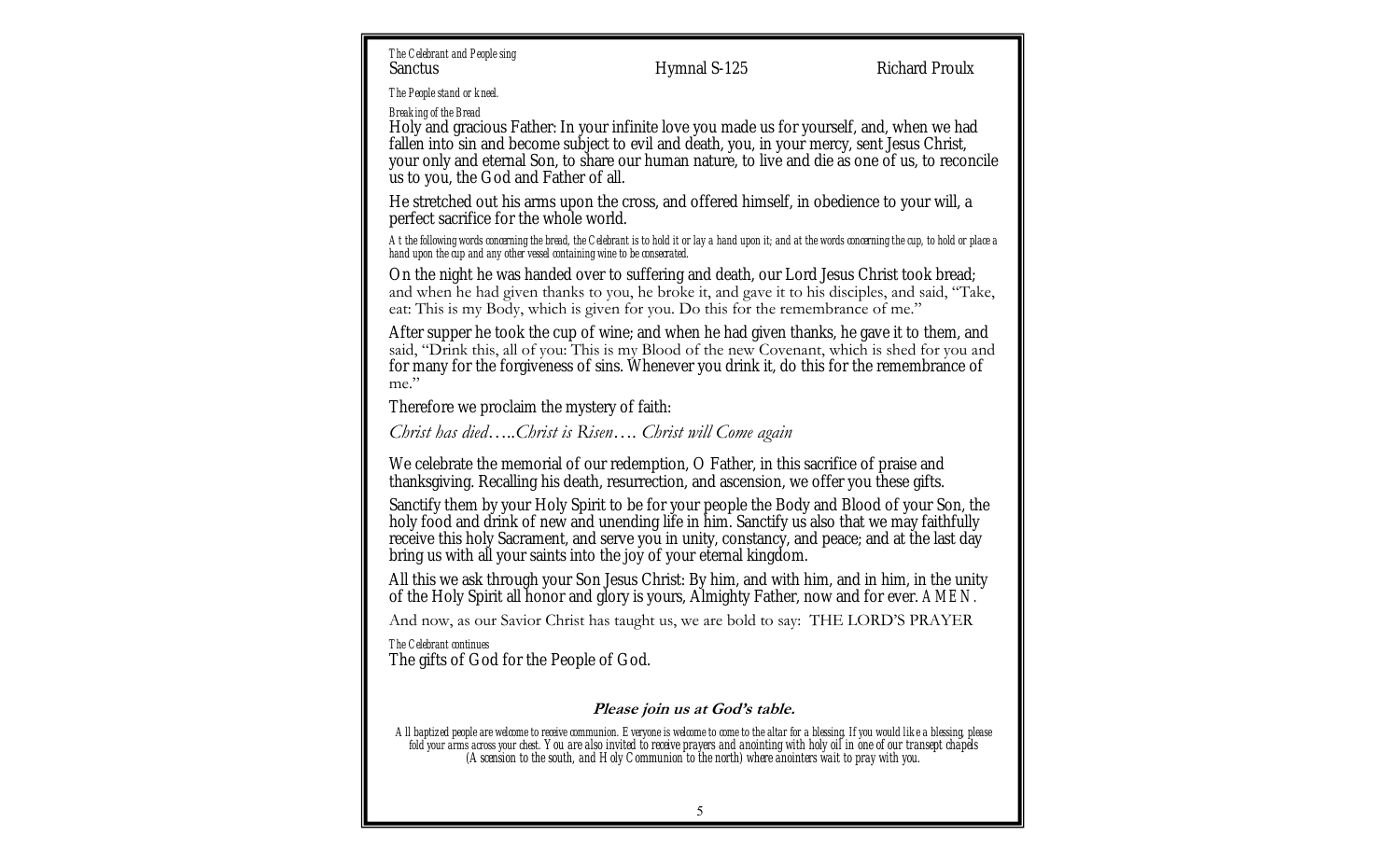| Music at Communion 693<br>Just I am                                                                                                                                                                                                                                                                                                                                                                                                                                                                                                                          |  |
|--------------------------------------------------------------------------------------------------------------------------------------------------------------------------------------------------------------------------------------------------------------------------------------------------------------------------------------------------------------------------------------------------------------------------------------------------------------------------------------------------------------------------------------------------------------|--|
| The Postcommunion Prayer                                                                                                                                                                                                                                                                                                                                                                                                                                                                                                                                     |  |
| After Communion the Celebrant says<br>Let us pray.                                                                                                                                                                                                                                                                                                                                                                                                                                                                                                           |  |
| Celebrant and People<br>Almighty and everliving God, we thank you for feeding us with the spiritual food of the<br>most precious Body and Blood of your Son our Savior Jesus Christ; and for assuring us in<br>these holy mysteries that we are living members of the Body of your Son, and heirs of your<br>eternal kingdom. And now, Father, send us out to do the work you have given us to do, to<br>love and serve you as faithful witnesses of Christ our Lord. To him, to you, and to the Holy<br>Spirit, be honor and glory, now and for ever. Amen. |  |
| The Blessing                                                                                                                                                                                                                                                                                                                                                                                                                                                                                                                                                 |  |
| The Celebrant blesses the people.                                                                                                                                                                                                                                                                                                                                                                                                                                                                                                                            |  |
| In Procession, Hymn 390 "Praise to the Lord" v.1,2,3                                                                                                                                                                                                                                                                                                                                                                                                                                                                                                         |  |
| The Dismissal                                                                                                                                                                                                                                                                                                                                                                                                                                                                                                                                                |  |
| Alleluia, alleluia! Let us go forth in the name of Christ.<br>Deacon<br>Thanks be to God. Alleluia, alleluia!<br>People                                                                                                                                                                                                                                                                                                                                                                                                                                      |  |
| ver ESS                                                                                                                                                                                                                                                                                                                                                                                                                                                                                                                                                      |  |
|                                                                                                                                                                                                                                                                                                                                                                                                                                                                                                                                                              |  |
|                                                                                                                                                                                                                                                                                                                                                                                                                                                                                                                                                              |  |
| 6                                                                                                                                                                                                                                                                                                                                                                                                                                                                                                                                                            |  |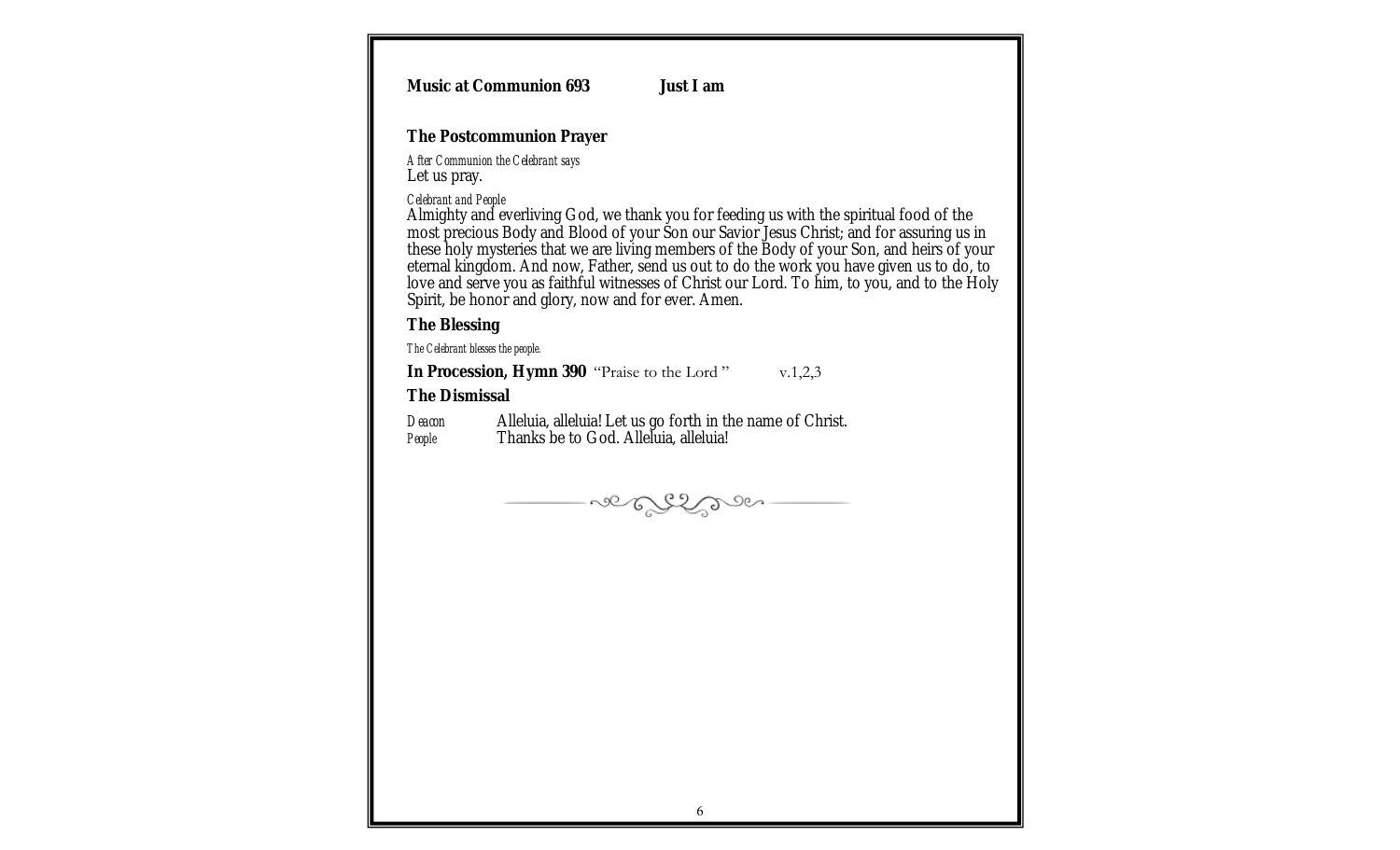| <b>Birthday Blessings</b>                                                                                                                                  |                                      |                                                              |  |  |  |  |
|------------------------------------------------------------------------------------------------------------------------------------------------------------|--------------------------------------|--------------------------------------------------------------|--|--|--|--|
| Tuesday, October 5<br>Gloria Zittrauer<br>Dianne Miller                                                                                                    | Sunday, October 10<br>Janet Skeels   | Wednesday, October 13<br>Candy Satterwhite<br>Sylvia Johnson |  |  |  |  |
| Saturday, October 16<br>Coleman Cates                                                                                                                      | Monday, October 18<br>Gerri Johnson  | Wednesday, October 20<br>Deborah Jackson                     |  |  |  |  |
| Thursday, October 21<br>John Caine                                                                                                                         | Friday, October 22<br>Nicholas Booth | Saturday, October 23<br>Helen Robinson                       |  |  |  |  |
| so Erber                                                                                                                                                   |                                      |                                                              |  |  |  |  |
| <u>ANOUNCMENTS</u>                                                                                                                                         |                                      |                                                              |  |  |  |  |
| "I was glad when they said to me, "Let us go to the house of the LORD." Psalm 122:1"                                                                       |                                      |                                                              |  |  |  |  |
| Choir Rehearsal every Sunday at 9:00 AM                                                                                                                    |                                      |                                                              |  |  |  |  |
| Logos Group Bible Study.<br>Every Wednesday at 10:00 AMBocher Hall<br>The 5th Commandment "Honor your father and Mother"                                   |                                      |                                                              |  |  |  |  |
| October 24<br>Fellowship Sunday after 10AM Service<br>join us for a covered dish Lunch/ Bocher Hall.                                                       |                                      |                                                              |  |  |  |  |
| November 7th<br>All Saints Day.<br>Please submit the name of your departed family and friends by November 1st.<br>Names will be published in the Bulletin. |                                      |                                                              |  |  |  |  |
| November 12 & 13<br>from 9 AM to 4 PM Parish Wide Garage Sale Intake beginning October 4th<br>(Tax Receipt Provided for all donated items)                 |                                      |                                                              |  |  |  |  |
|                                                                                                                                                            |                                      |                                                              |  |  |  |  |